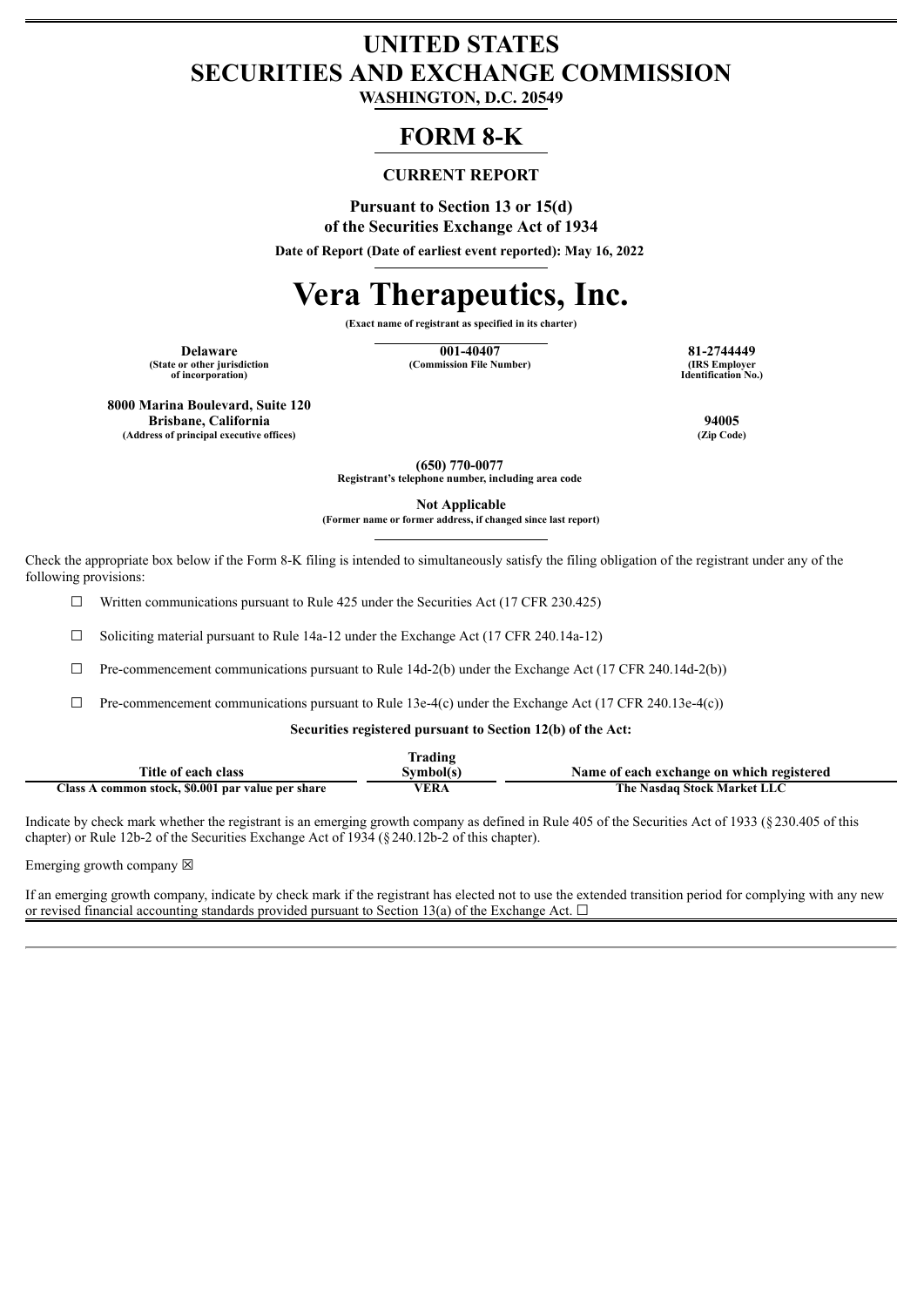#### **Item 2.02 Results of Operations and Financial Condition**

On May 16, 2022, Vera Therapeutics, Inc. (the "Company") issued a press release announcing its financial results for the three months ended March 31, 2022, and providing recent corporate updates. The full text of the press release is furnished as Exhibit 99.1 to this Current Report on Form 8-K and is incorporated herein by reference.

All of the information furnished in this Item 2.02 and Item 9.01 (including Exhibit 99.1) shall not be deemed to be "filed" for purposes of Section 18 of the Securities Exchange Act of 1934, as amended ("Exchange Act"), and shall not be incorporated by reference in any filing under the Securities Act of 1933, as amended, or the Exchange Act, except as shall be expressly set forth by specific reference in such a filing.

| <b>Item 9.01</b>   | <b>Financial Statements and Exhibits.</b>                                    |
|--------------------|------------------------------------------------------------------------------|
| (d) Exhibits.      |                                                                              |
| <b>Exhibit No.</b> | <b>Description</b>                                                           |
| 99.1               | Press Release of Vera Therapeutics, Inc., dated May 16, 2022.                |
| 104                | Cover Page Interactive Data File (embedded within the Inline XBRL document). |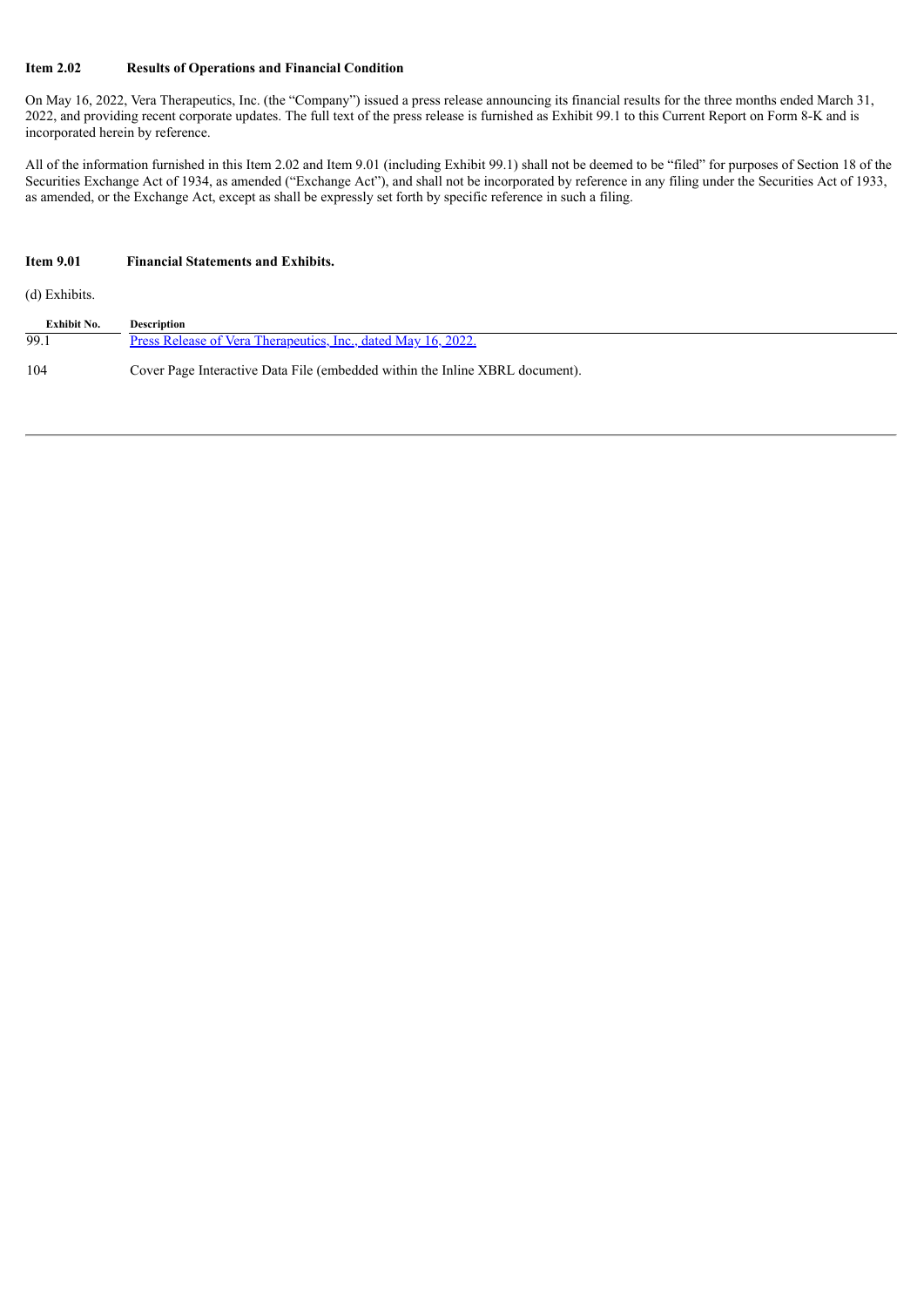#### **SIGNATURES**

Pursuant to the requirements of the Securities Exchange Act of 1934, the registrant has duly caused this report to be signed on its behalf by the undersigned thereunto duly authorized.

Vera Therapeutics, Inc.

Date: May 16, 2022 By: /s/ Sean Grant

Sean Grant, Chief Financial Officer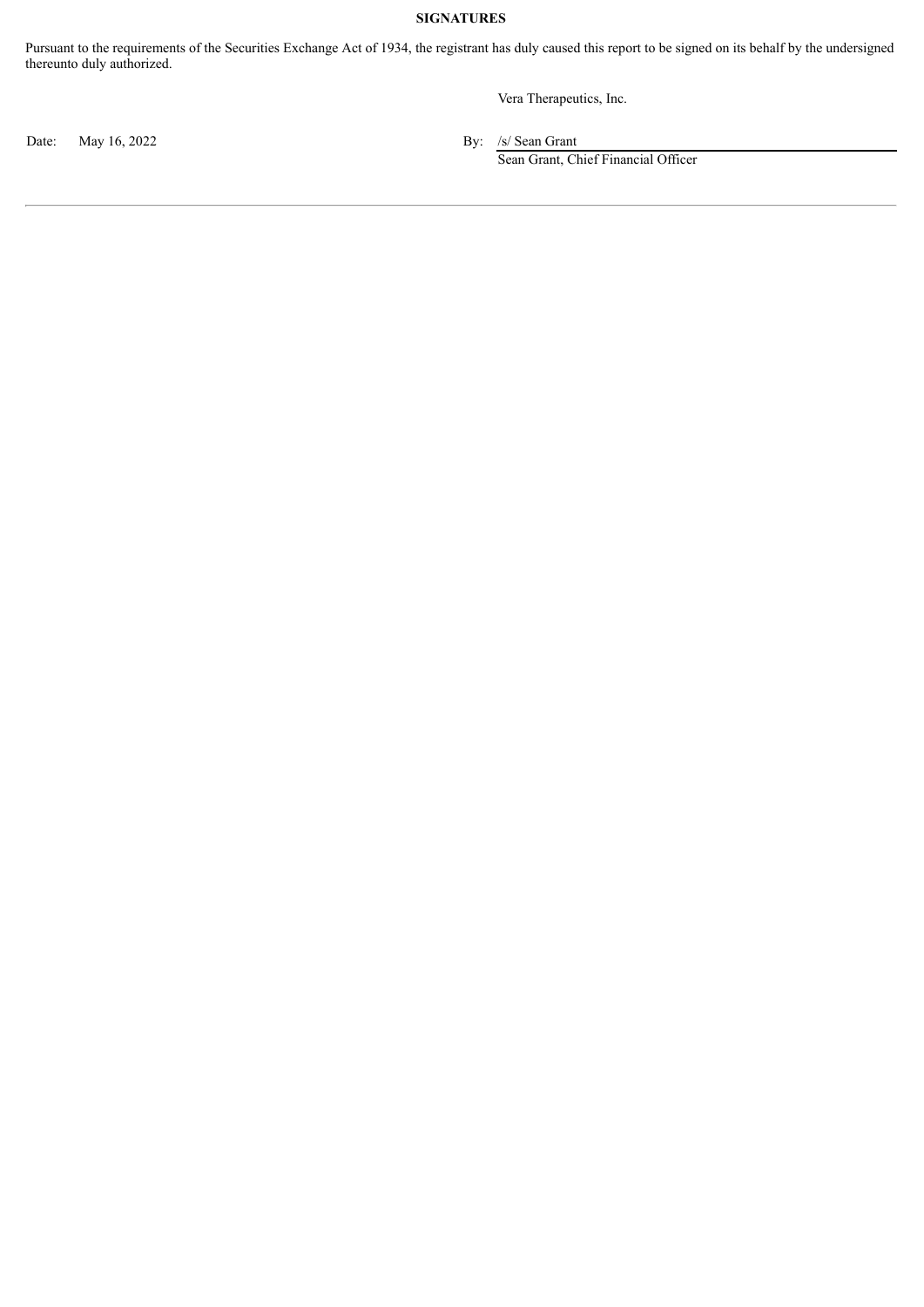#### **Vera Therapeutics Provides Business Update and Reports First Quarter 2022 Financial Results**

- <span id="page-3-0"></span>• *Phase 2b ORIGIN clinical trial of atacicept on track, topline data expected Q4 2022*
- *Initiation of Phase 3 pivotal clinical trial of atacicept in lupus nephritis planned for 2H-2022, following positive clinical strategy meeting with FDA earlier this year*
- *Results from a 12-week interim analysis of Phase 2 study of MAU868 in kidney transplant recipients planned in June 2022; Phase 2b or Phase 3 clinical trial of MAU868 expected to initiate in 2023*
- *Strong balance sheet with approximately \$151 million in cash, cash equivalents and marketable securities as of March 31, 2022 and access to a \$45.0 million credit facility expected to fund operations to Q2 2024*

**BRISBANE, Calif.,** May 16, 2022 – Vera Therapeutics, Inc. (Nasdaq: VERA), a late-stage biotechnology company focused on developing and commercializing transformative treatments for patients with serious immunological diseases, today reported its business highlights and financial results for the quarter ended March 31, 2022.

"We continue to successfully execute our development strategy in early 2022 and are on track to achieve several key milestones and announce clinical data across our development pipeline throughout the year. We are positioned to fund our current programs and operations with current cash, cash equivalents, and marketable securities plus available credit, to the second quarter of 2024," said Marshall Fordyce, MD, founder and CEO of Vera Therapeutics. "Enrollment in the ORIGIN study, which is evaluating the potential for atacicept to treat patients who suffer from the devastating effects of kidney disease, remains on track to be completed in mid-2022. Topline results from the study are expected to be presented in the fourth quarter 2022, which we expect will be used to support the initiation of a pivotal Phase 3 clinical trial of atacicept in 2023. In addition, we are preparing to initiate a Phase 3 pivotal clinical trial for atacicept to treat lupus nephritis in the second half of this year. This is an exciting next step for this program, as we believe that atacicept has the potential to be a best-in-disease treatment for lupus nephritis patients. This is a high unmet medical need, with a high rate of morbidity and mortality, and many patients progressing to end-stage renal disease."

"During the past quarter, we hosted a KOL event to help educate the market about BK Virus infections and the opportunity for our late-stage clinical asset, MAU868, which included a presentation from world-renowned transplant nephrologist and pioneering kidney transplant researcher, Stanley C. Jordan, M.D., FASN, FAST. We believe this event has helped set the stage for the upcoming presentation of the 12-week interim data from the Phase 2 study of MAU868 at the American Transplant Conference on June 4, 2022. In addition, we continue to make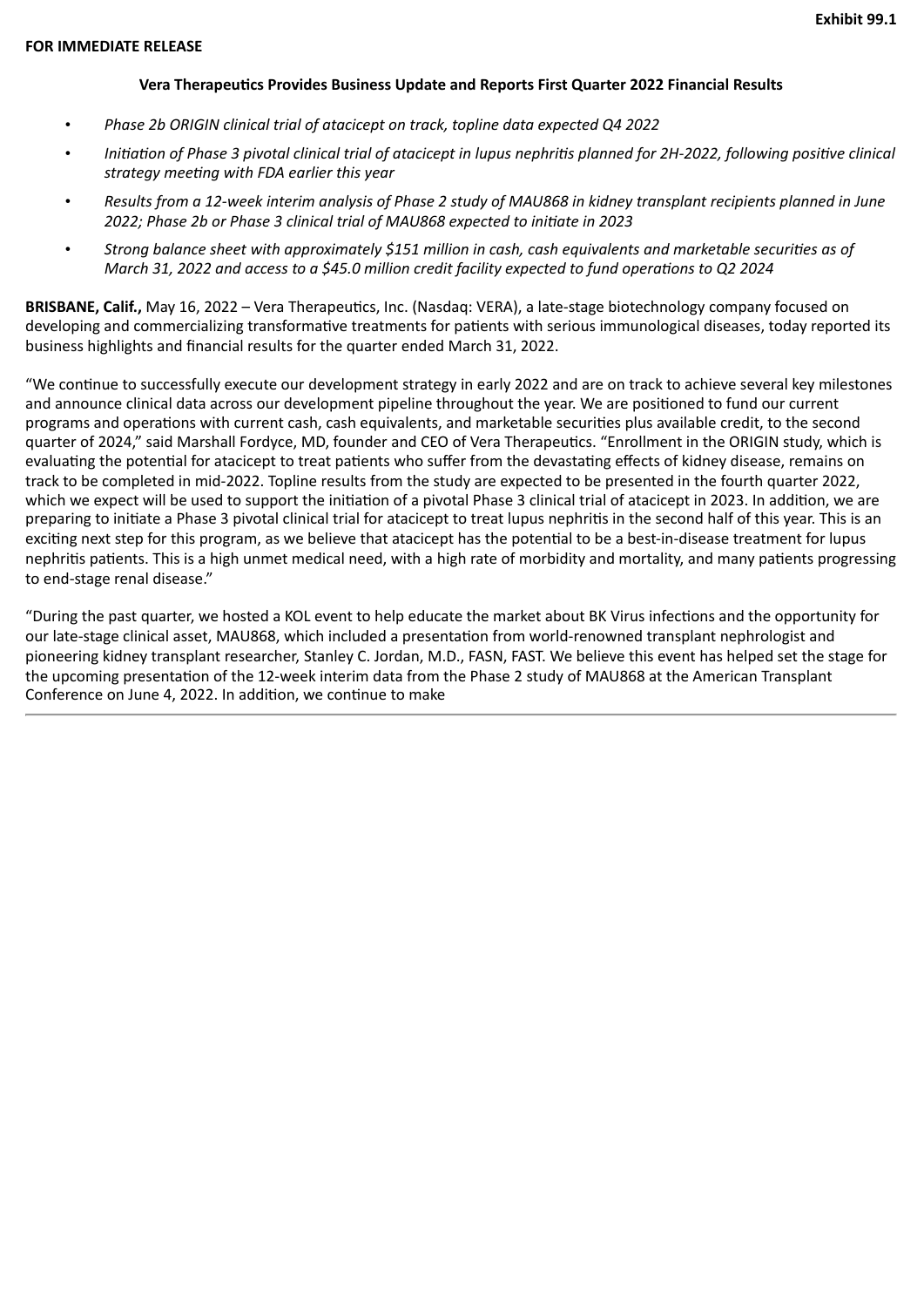progress with our planning to initiate a Phase 2b or Phase 3 clinical trial of MAU868 in kidney transplant patients with BK Virus viremia in 2023," concluded Dr. Fordyce.

#### **First Quarter and Recent Business Highlights**

- Enrollment in the Phase 2b ORIGIN clinical trial of atacicept remains on track, topline data expected in the fourth quarter 2022.
- Hosted a KOL webinar featuring a discussion on BK Virus (BKV) by world-renowned transplant nephrologist and pioneering kidney transplant researcher, Stanley C. Jordan, M.D., FASN, FAST, as well as an overview of MAU868, Vera's lead asset in the treatment of BKV and a potential first-in-class monoclonal antibody to treat BKV infections.
- Effective as of the date of Vera's 2022 Annual Meeting of Stockholders, appointed Michael M. Morrissey, Ph.D., as chairman of Vera's board of directors. Dr. Morrissey has served as president and CEO of Exelixis, Inc. since July 2020.
- Strengthened the balance sheet with a completed upsized follow-on public offering in February 2022; reporting total cash, cash equivalents and marketable securities of approximately \$151 million as of March 31, 2022 and access to a \$45.0 million credit facility, which are expected to fund operations to the second quarter of 2024.

#### **Upcoming Milestones**

- Two presentations featuring new clinical data from the Phase 2a JANUS clinical trial of atacicept in patients with IgA nephropathy (IgAN) and renal data from a post-hoc analysis of the Phase 2 APRIL-SLE study evaluating atacicept in patients with systemic lupus erythematosus (SLE) are scheduled at the 59th European Renal Association European Dialysis and Transplant Association (ERA-EDTA) Congress being held May 19-22, 2022.
- The 12-week results from the interim analysis of a Phase 2 study in BKV viremia among kidney transplant recipients are scheduled to be presented at the American Transplant Conference on June 4, 2022. MAU868 has been to be well tolerated and showed a greater proportion of subjects with decrease in BKV plasma viral load versus placebo.
- Plan to initiate in the second half of 2022 a randomized, double-blinded, placebo-controlled Phase 3 clinical trial of atacicept in lupus nephritis. The trial will evaluate the efficacy and safety of atacicept in subjects with lupus nephritis by assessing 150 mg of once-weekly subcutaneous injections of atacicept versus placebo. The trial consists of a 52 week primary endpoint within a 104-week open-label treatment period and a 52-week safety follow-up period.
- Plan to announce topline data for the Phase 2b ORIGIN clinical trial a dose-ranging study evaluating the safety and efficacy of atacicept in patients with IgAN who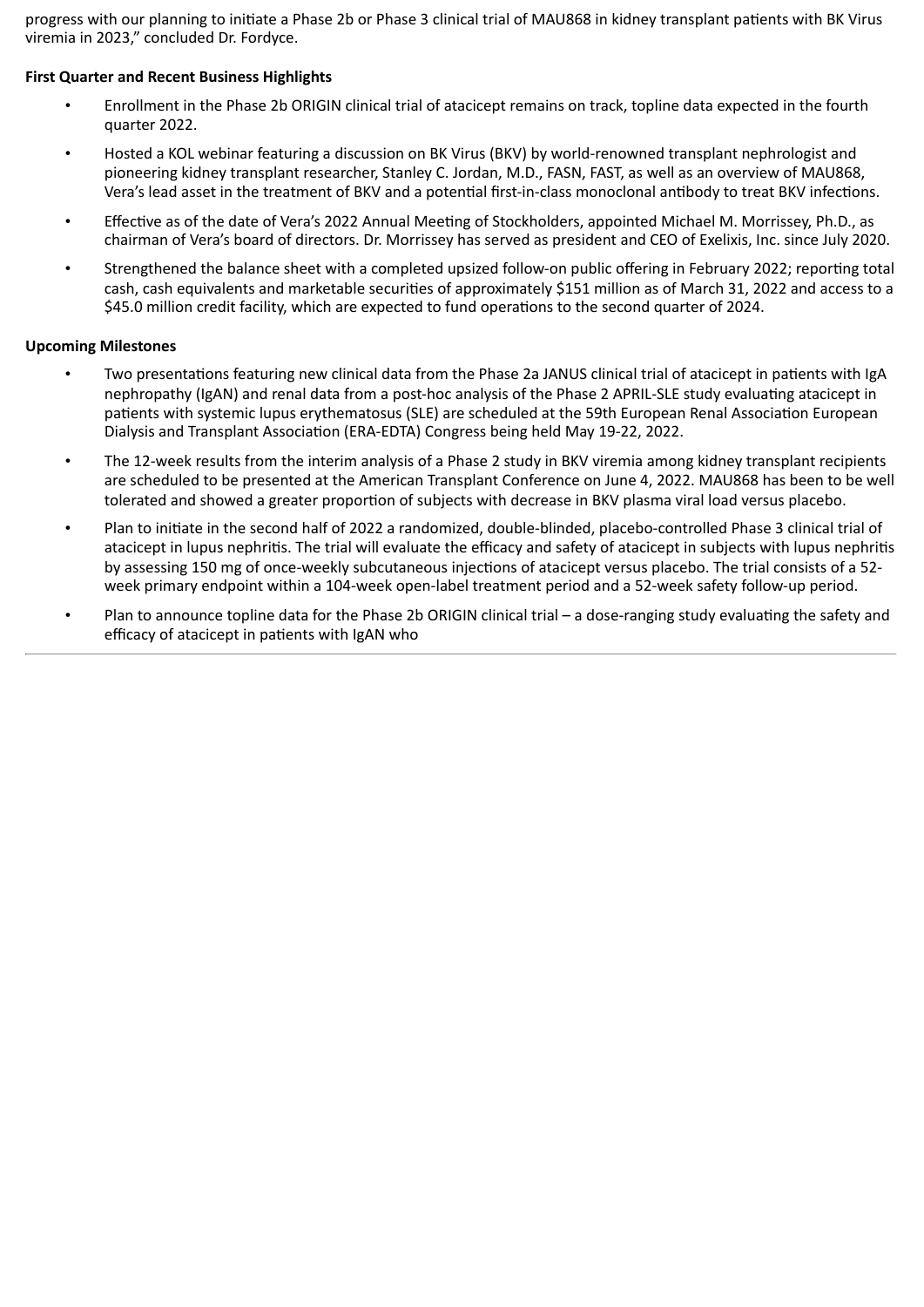continue to have persistent proteinuria and remain at high risk of disease progression – in the fourth quarter of 2022.

• Expect to initiate in 2023 a Phase 2b or Phase 3 clinical trial of MAU868 in BKV viremia among kidney transplant recipients.

#### **Financial Results for the Quarter Ended March 31, 2022**

For the three months ended March 31, 2022, the company reported a net loss of \$17.1 million, or a net loss per diluted share of \$0.71, compared to a net loss of \$4.7 million, or a net loss per diluted share of \$12.23, for the same period last year. Outstanding shares of redeemable convertible preferred stock were excluded from the computation of net loss per diluted share for periods prior to the conversion of those shares to common stock in May 2021.

During the quarter ended March 31, 2022, net cash used in operating activities was \$9.0 million, compared to \$4.1 million for the same period last year.

Vera reported approximately \$151 million in cash, cash equivalents and marketable securities as of March 31, 2022. In addition, the company has secured a credit facility through Oxford with a remaining borrowing capacity of up to \$45.0 million.

#### **About Vera**

Vera Therapeutics is a late-stage biotechnology company focused on developing treatments for serious immunological diseases. Vera's mission is to advance treatments that target the source of immunologic diseases in order to change the standard of care for patients. Vera's lead product candidate is atacicept, a fusion protein self-administered as a subcutaneous injection once weekly that blocks both B lymphocyte stimulator (BLyS) and a proliferation inducing ligand (APRIL), which stimulate B cells and plasma cells to produce autoantibodies contributing to certain autoimmune diseases, including IgA nephropathy (IgAN), also known as Berger's disease, and lupus nephritis. In addition, Vera is evaluating additional diseases where the reduction of autoantibodies by atacicept may prove medically useful. Vera is also developing MAU868, a monoclonal antibody designed to neutralize infection with BK Virus, a polyomavirus that can have devastating consequences in certain settings such as kidney transplant. For more information, please visit www.veratx.com.

#### **Forward-Looking Statements**

*Statements contained in this press release regarding matters, events or results that may occur in the future are "forward-looking statements" within the meaning of the Private Securities Litigation Reform Act of 1995. Such forward-looking statements include statements regarding, among other things, the continued tolerability of Vera's product candidates, research and clinical development plans and timing, the scope, progress, and results of developing Vera's product candidates, strategy, and regulatory matters, including the timing and likelihood of success of obtaining drug approvals. Because such statements are subject to risks and uncertainties, actual results may differ materially from those expressed or implied by such forward-looking statements. Words such as "plans," "will," "expects," "scheduled," "potential,"*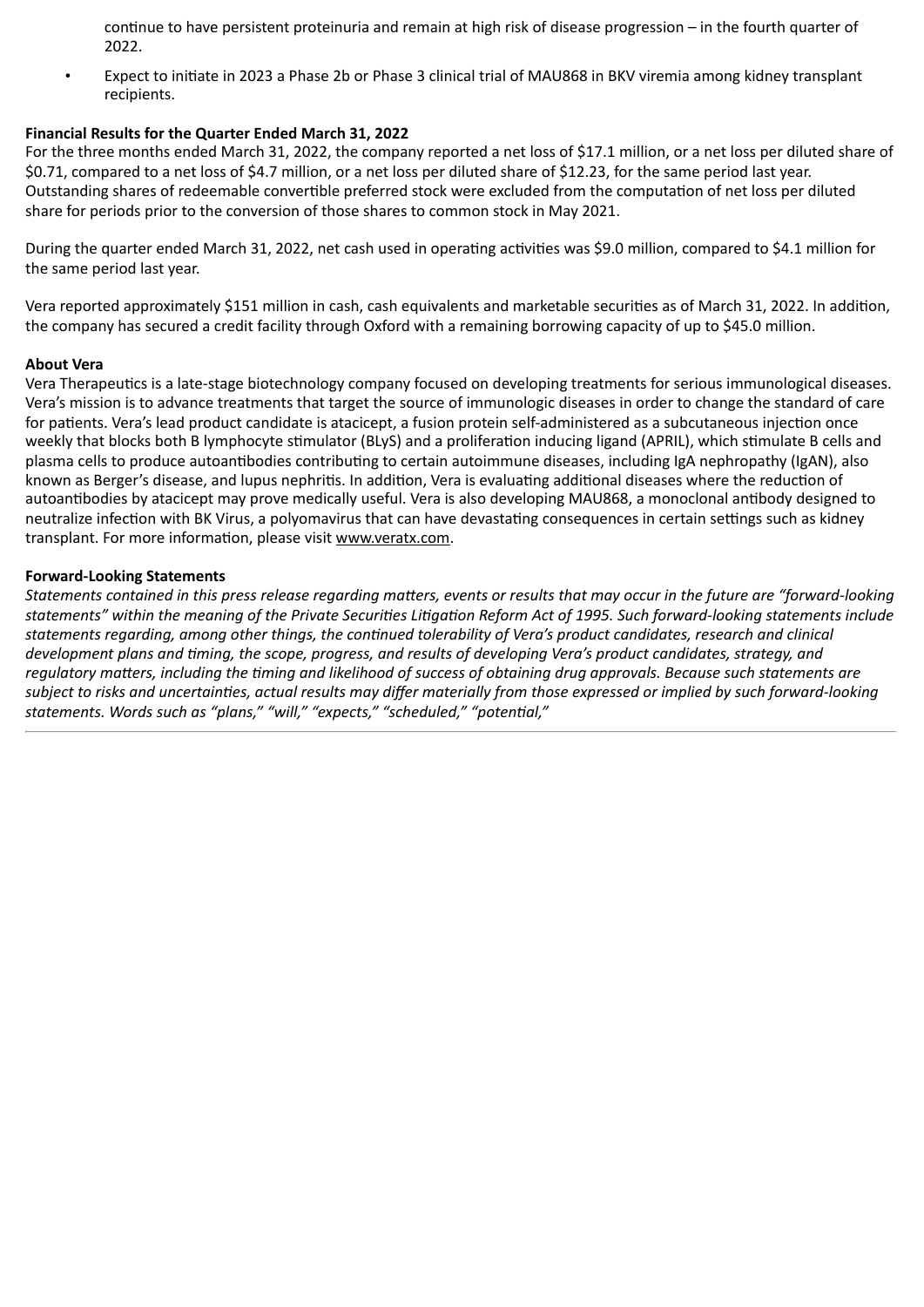*and similar expressions are intended to identify forward-looking statements. These forward-looking statements are based upon Vera's current expectations and involve assumptions that may never materialize or may prove to be incorrect. Actual results could differ materially from those anticipated in such forward-looking statements as a result of various risks and uncertainties, which include, without limitation, risks related to the regulatory approval process, results of earlier clinical trials may not be obtained in later clinical trials, risks and uncertainties associated with Vera's business in general, the impact of the COVID-19 pandemic, and the other risks described in Vera's filings with the Securities and Exchange Commission. All forward-looking statements contained in this press release speak only as of the date on which they were made and are based on management's assumptions and estimates as of such date. Vera undertakes no obligation to update such statements to reflect events that occur or circumstances that exist after the date on which they were made, except as required by law.*

#### **For more information, please contact:**

#### **Investor Contact:**

Joyce Allaire LifeSci Advisors 212-915-2569 jallaire@lifesciadvisors.com

**Media Contact:** Kathy Vincent Greig Communications, Inc. kathy@greigcommunications.com

# # #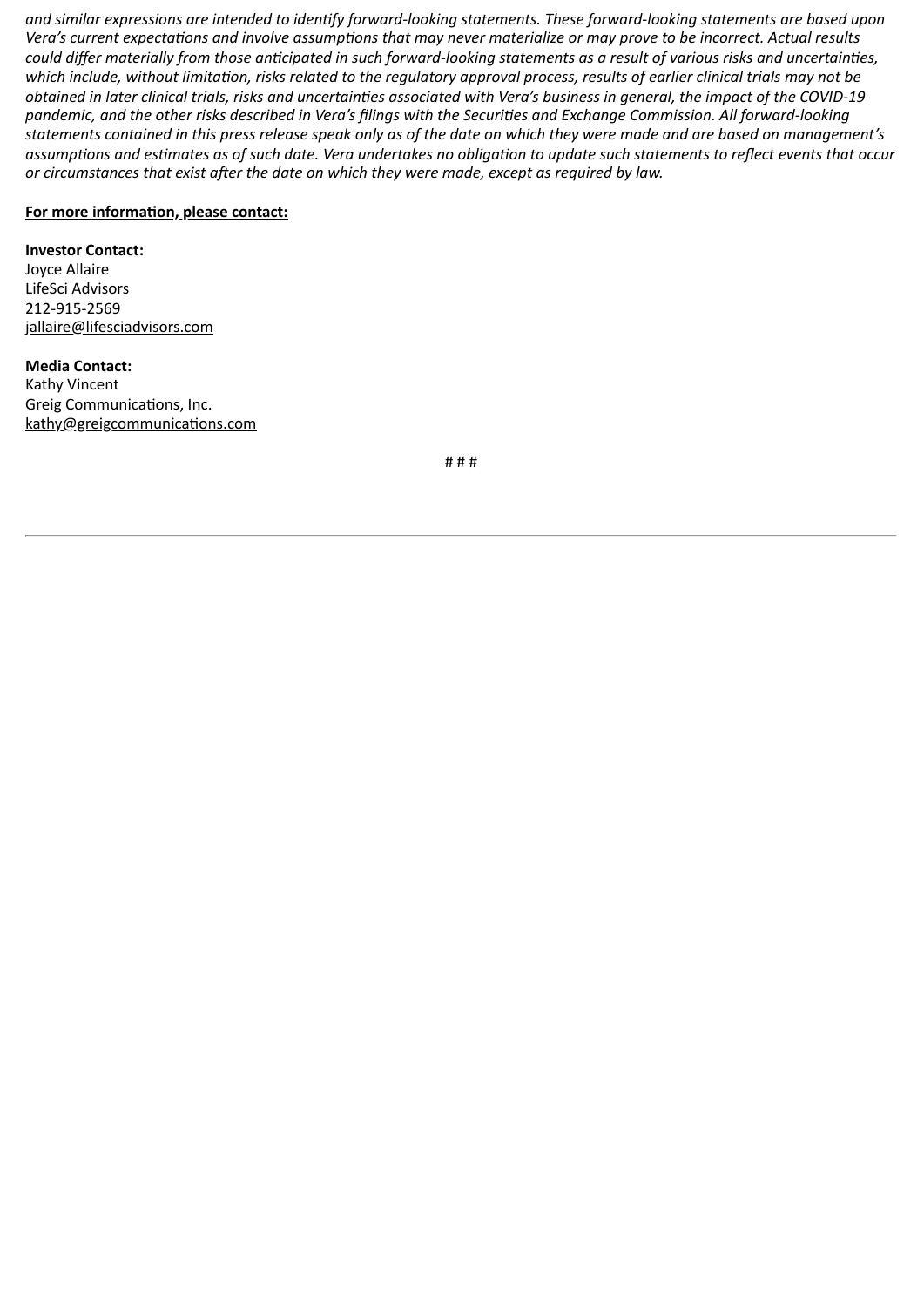#### **VERA THERAPEUTICS, INC. Condensed Statement of Operations and Comprehensive Loss (in thousands, except share and per share amounts)**

|                                                                                                                        | <b>Three Months Ended</b><br>March 31, |              |         |  |
|------------------------------------------------------------------------------------------------------------------------|----------------------------------------|--------------|---------|--|
|                                                                                                                        |                                        |              |         |  |
|                                                                                                                        | 2022                                   |              | 2021    |  |
|                                                                                                                        | (unaudited)                            |              |         |  |
| Operating expenses:                                                                                                    |                                        |              |         |  |
| Research and development                                                                                               | \$                                     | \$<br>12,549 | 2,932   |  |
| General and administrative                                                                                             |                                        | 4,472        | 1,784   |  |
| Total operating expenses                                                                                               | 17,021                                 |              | 4,716   |  |
| Loss from operations                                                                                                   |                                        | (17,021)     | (4,716) |  |
| Total other (expense) income, net                                                                                      |                                        | (64)         |         |  |
| Net loss                                                                                                               | (17,085)                               | $\triangle$  | (4,714) |  |
| Unrealized loss on available-for-sale securities                                                                       |                                        | (12)         |         |  |
| Total loss and comprehensive loss                                                                                      | (17,097)                               |              | (4,714) |  |
| Net loss per share attributable to common stockholders, basic and diluted                                              |                                        | (0.71)       | (12.23) |  |
| Weighted-average shares used in computing net loss per share attributable to common<br>stockholders, basic and diluted | 24, 227, 282                           |              | 385,401 |  |